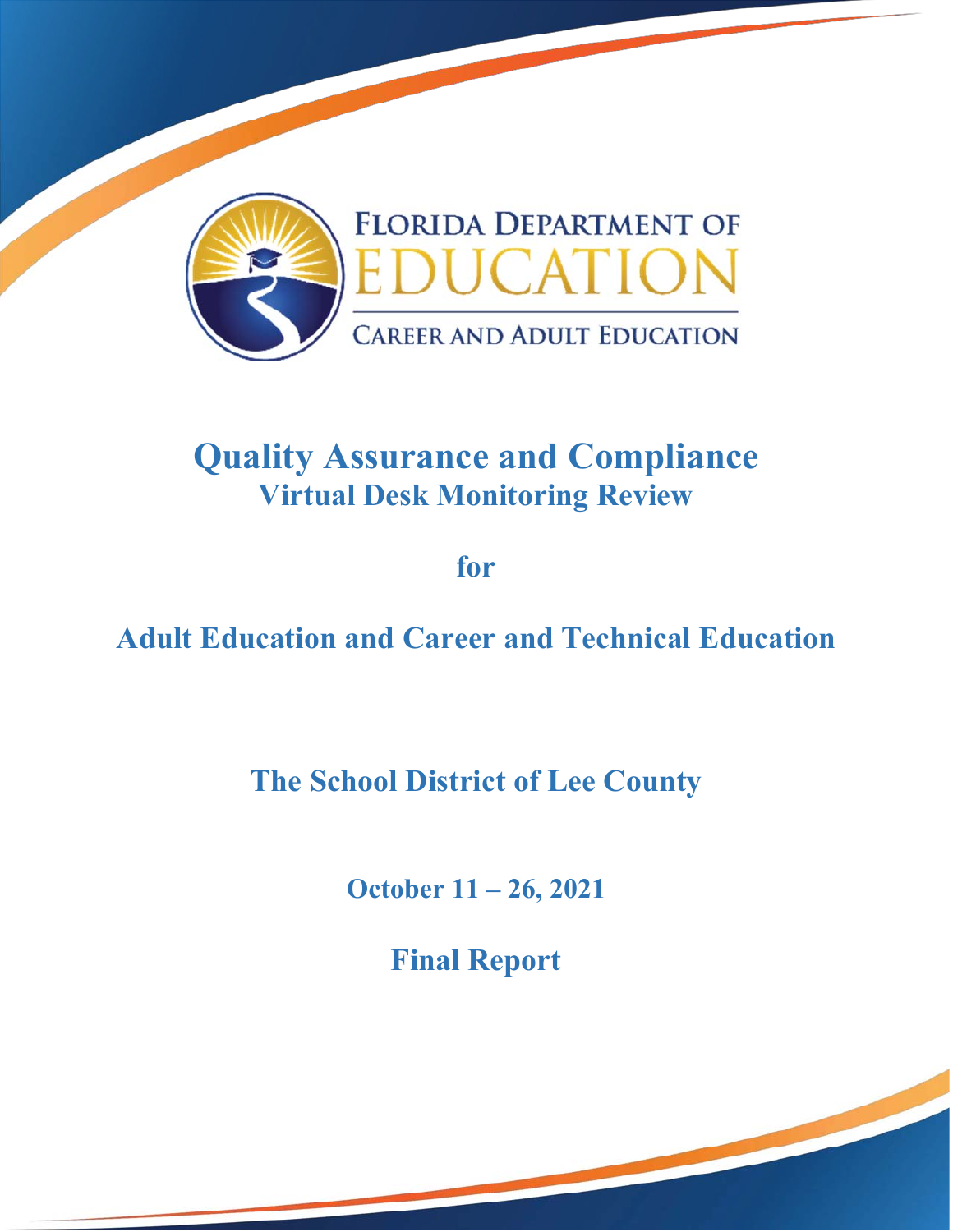#### TABLE OF CONTENTS

| $\Pi$ . |  |
|---------|--|
| III.    |  |
| IV.     |  |
| V.      |  |
| VI.     |  |
|         |  |
|         |  |
| IX.     |  |
|         |  |
|         |  |
|         |  |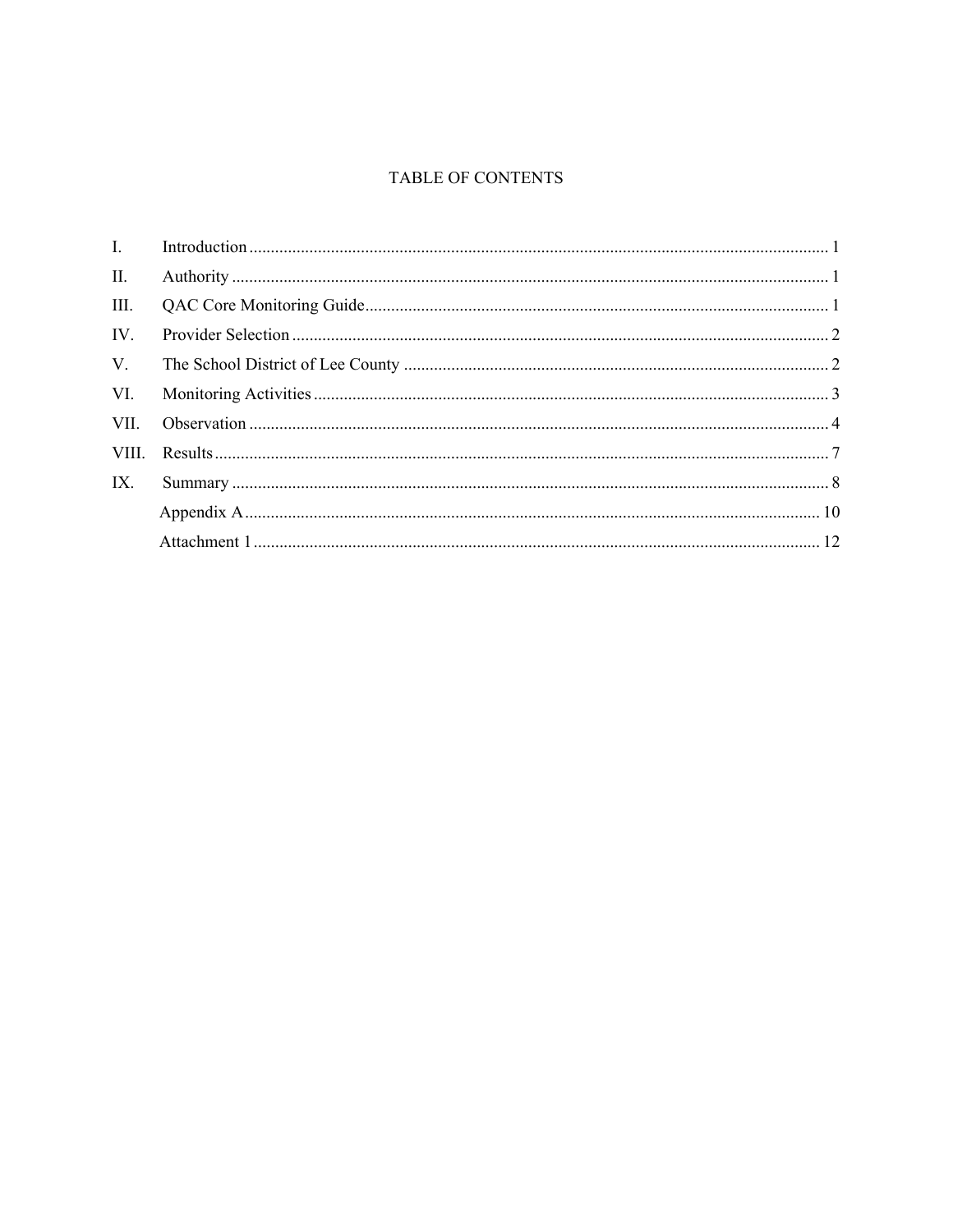Florida Department of Education Division of Career and Adult Education

#### **The School District of Lee County Adult Education and Career and Technical Education Quality Assurance and Compliance Monitoring Report**

## **I. INTRODUCTION**

The Florida Department of Education (FDOE), Division of Career and Adult Education (division), in carrying out its roles of leadership, resource allocation, technical assistance, monitoring and evaluation, is required to oversee the performance and regulatory compliance of recipients of federal and state funding. The Quality Assurance and Compliance (QAC) section are responsible for designing, developing, implementing, and evaluating a comprehensive quality assurance system, including monitoring. The role of the quality assurance system is to assure financial accountability, program quality and regulatory compliance. As stewards of federal and state funds, it is incumbent upon the division to monitor the use of workforce education funds and regulatory compliance of providers regularly.

# **II. AUTHORITY**

The FDOE receives federal funding from the U.S. Department of Education (USDOE) for Career and Technical Education (CTE) under the Carl D. Perkins (Perkins) Strengthening Career and Technical Education for the 21<sup>st</sup> Century Act, and Adult Education (AE) under the Workforce Innovation and Opportunity Act (WIOA) of 2014. FDOE awards sub-grants to eligible providers to administer local programs. FDOE must monitor providers to ensure compliance with federal requirements, including Florida's approved state plans for CTE and Adult Education/Family Literacy. Each state shall have procedures for reviewing and approving applications for subgrants and amendments to those applications, for providing technical assistance, for evaluating projects and for performing other administrative responsibilities the state has determined are necessary to ensure compliance with applicable statutes and regulations under 34 CFR 76.770, Education Department General Administrative Regulations (EDGAR) and the Uniform Grant Guidance (UGG) for grant awards issued on or after December 26, 2014. The Florida Department of Education, Division of Career and Adult Education, is required to oversee the performance of sub-grantees in the enforcement of all laws and rules (Sections 1001.03(8) and 1008.32, Florida Statutes).

# **III. QAC CORE MONITORING GUIDE**

 The Core Monitoring Guide (CMG) is intended to be used broadly by any reviewer conducting an onsite or desk monitoring of any program currently administered by the division. The guide provides a summary of each facet of the monitoring design and the process. It also contains objectives that may be used as agencies are monitored or reviewed. It is located on the division's website at http://fldoe.org/academics/career-adult-edu/compliance.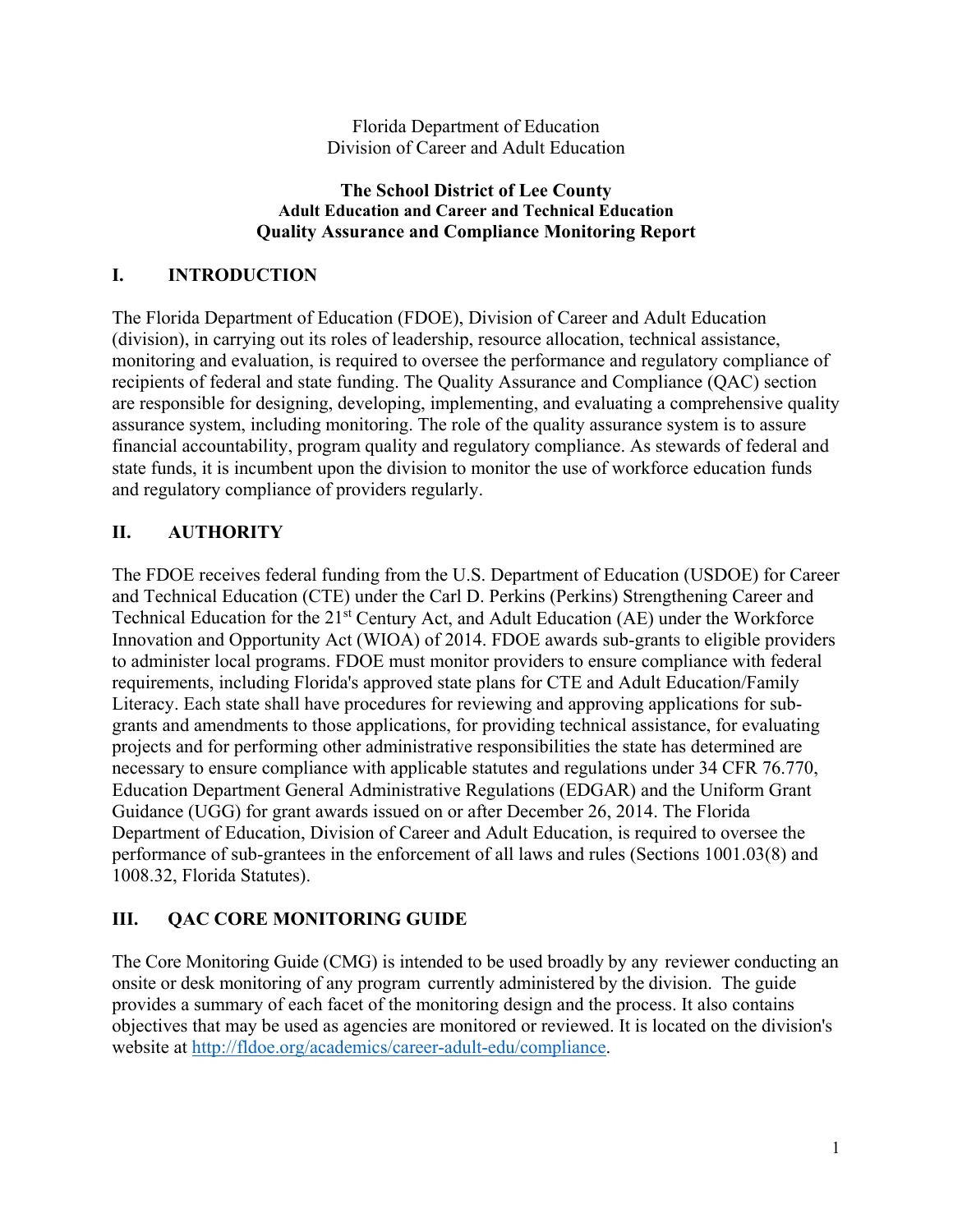# **IV. PROVIDER SELECTION**

Various sources of data are used throughout the implementation of the quality assurance system. The monitoring component of the system is risk-based. Risk assessment is a process used to evaluate variables associated with the grants and assign a rating for the level of risk to the department and the division. A risk matrix identifying certain operational risk factors is completed for each provider. The risk matrix for each program monitored is located in Appendix A. The results of the risk assessment process and consideration of available resources are used to determine one or more appropriate monitoring strategies to be implemented.

The QAC section may apply any specific monitoring strategy to any federal or state-funded provider at any time. There may be circumstances that may warrant onsite monitoring, desk monitoring review, or other strategies regardless of a provider's risk matrix score.

The School District of Lee County's (SDLC) monitoring strategy was determined to be a virtual desk monitoring review (VDMR). A notification letter was sent to Dr. Kenneth Savage, Superintendent, on July 14, 2021. The designated representative for the agency was Ms. Rita Davis, Director of Adult and Career Education.

The division's representative conducting the VDMR was the program specialist, Orion Price of the Quality Assurance and Compliance section.

# **V. THE SCHOOL DISTRICT OF LEE COUNTY**

### ENROLLMENT:

Fiscal Year (FY) 2018-19

 CTE (possible duplication at a program level): Post-secondary – 56,134 AE- 5,468

The provider was awarded the following grants for FY's 2018-19, 2019-20 and 2020-21:

### **Finance FY 2018-19**

| Grants                 | <b>Grant Number</b> | <b>Grant Amount</b> | Unexpended  |
|------------------------|---------------------|---------------------|-------------|
| Secondary              | 360-1619B-9CS01     | \$1,035,693.00      | \$29,694.21 |
| Post secondary         | 360-1619B-9CP01     | \$250,035.00        | \$9,015.16  |
| <b>Adult Education</b> | 360-1919B-9CG01     | \$991,174.00        | \$0.00      |
| FY 2019-20             |                     |                     |             |
| Grants                 | <b>Grant Number</b> | <b>Grant Amount</b> | Unexpended  |
| Secondary              | 360-1610B-0CS01     | \$1,037,673.00      | \$34,233.20 |
| Post secondary         | 360-1610B-0CP01     | \$328,981.00        | \$40,494.00 |
| <b>Adult Education</b> | 360-1910B-0CG01     | \$991,174.00        | \$65,752.11 |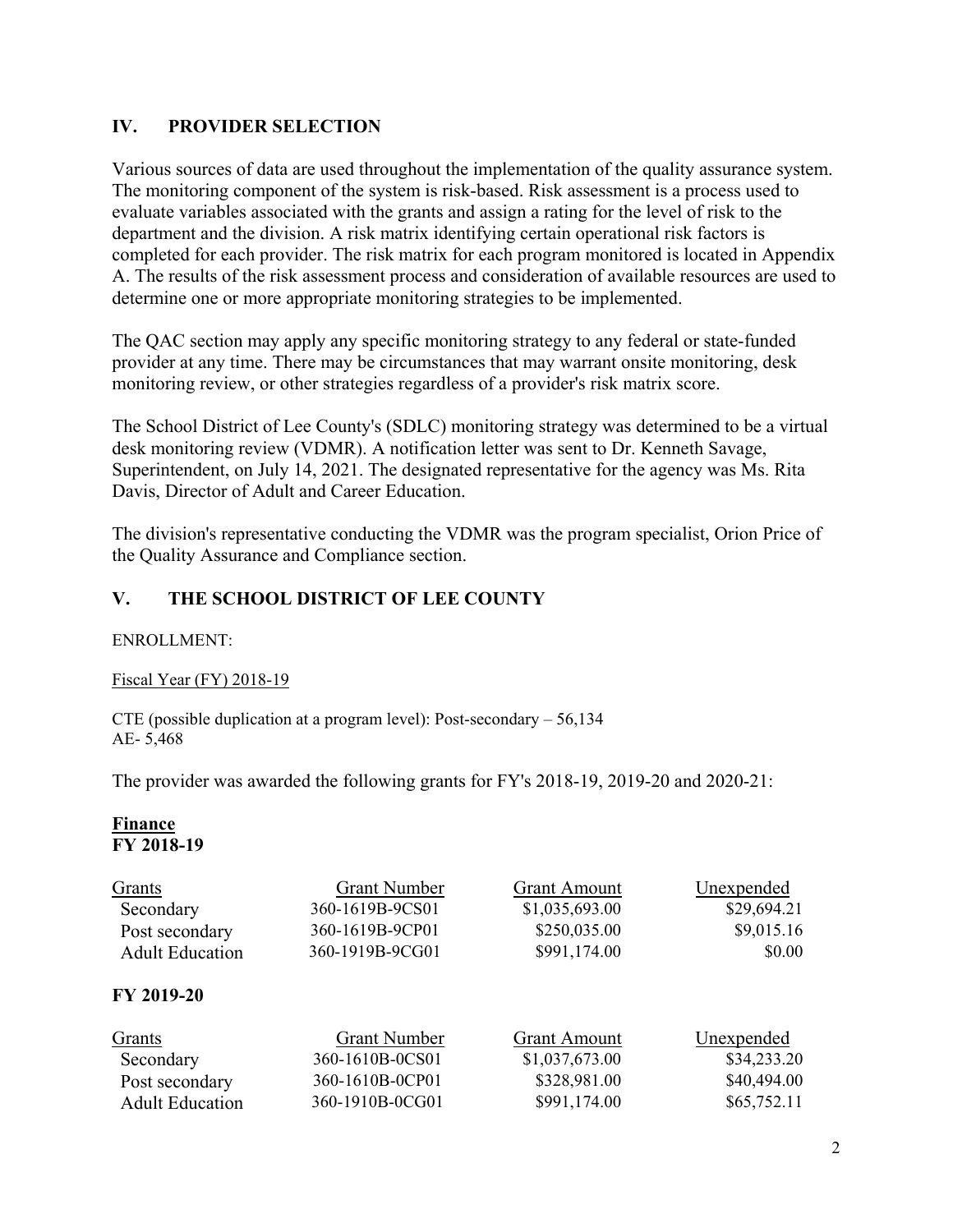# **FY 2020-21**

| Grants                 | <b>Grant Number</b> | <b>Grant Amount</b> | Unexpended |
|------------------------|---------------------|---------------------|------------|
| Secondary              | 360-1611B-1CS01     | \$934,339.00        | N/A        |
| Post secondary         | 360-1611B-1CP01     | \$315,598.00        | N/A        |
| <b>Adult Education</b> | 360-1611B-1CG01     | \$991,174.00        | N/A        |
| CARES Act              | 360-1230A-1CR01     | \$367,492.00        | N/A        |

Additional information about the provider may be found at the following web address: https://www.leeschools.net/.

## **VI. MONITORING ACTIVITIES**

The monitoring activities included pre and post-review planning, entrance and exit conferences, records review and interviews with administrators, if necessary.

Onsite Visits

No onsite visits were made during the VDMR process.

Entrance and Exit Conferences

The entrance conference for the SDLC was conducted on October 11, 2021. The exit conference was conducted on October 26, 2021. The participants are listed below:

| <b>Name</b>                    | <b>Title</b>                                               | <b>Entrance</b> | Exit       |
|--------------------------------|------------------------------------------------------------|-----------------|------------|
|                                |                                                            | Conference      | Conference |
| Matt Acosta                    | <b>Business Services Coordinator</b>                       | X               | X          |
| <b>Richard Aviles</b>          | <b>Applications Manager</b>                                | X               |            |
| Rita Davis                     | Director of Adult and Career Education                     | X               | X          |
| Darryl Eldon                   | Director of Application Services                           | X               |            |
| <b>Todd Everly</b>             | Sr. Director of Technical Colleges                         | $\mathbf{X}$    | X          |
| <b>Brian Granstra</b>          | Coordinator Adult and Career Education                     | $\mathbf{X}$    | X          |
| Kelly Letcher                  | Director of Budgets                                        | X               |            |
| <b>Charles</b> Pease           | Director Cape Coral Tech College                           | X               | X          |
| John Roszell                   | Director Fort Myers Technical College                      | $\mathbf{X}$    | X          |
| Gina Sabiston                  | Associate Director Cape Coral Tech College                 | X               | X          |
| Catherine Scoville             | Associate Director Fort Myers Tech College                 | X               | X          |
| <b>FDOE Monitoring</b><br>Team |                                                            |                 |            |
| Orion Price                    | Program Specialist IV, Quality Assurance and<br>Compliance | X               | X          |
| Chuck Davis                    | Program Specialist IV, Quality Assurance and<br>Compliance | X               | X          |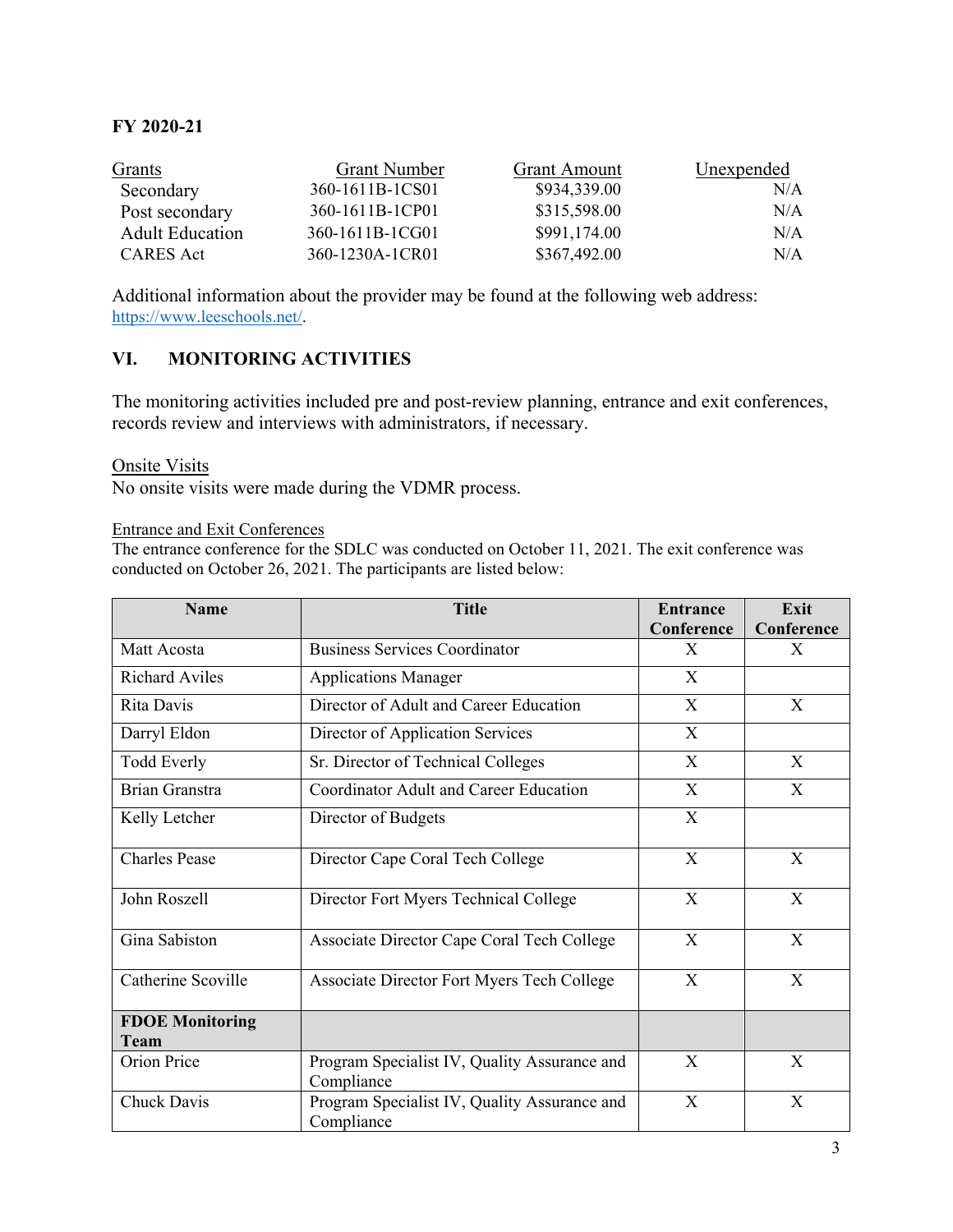| Michael Swift | Program Specialist IV, Quality Assurance and |  |  |
|---------------|----------------------------------------------|--|--|
|               | compliance                                   |  |  |

#### Interviews

SDLC administrators were available via teleconference for interviews, if necessary.

Records Review

Program, financial, administrative and student records were reviewed. A complete list is provided in section VII, item F. An excess of thirty student records were checked. In addition, policies and procedures were examined and discussed at various times during the monitoring review.

### **VII. OBSERVATION**

- **A. ADMINISTRATION** refers to the management and supervision of programs, the structure of programs and services, grant oversight and other administrative areas.
	- The secondary, Post-secondary, and AE grants for SDLC are all co-managed by the director of CTE and AE, Ms. Rita Davis, the secondary and adult education grants specialist, Karen Pikula, The senior director of both technical colleges, Todd Everly, and the finance office.
	- The district has established policies and procedures required with all approval processes before any grant application is submitted to the FDOE.
	- The AE and CTE director works in conjunction with the financial office, superintendents, advisory committees and district finance staff. This is considered the grant consultant team. The needs of the district programs are discussed within these monthly meetings. Reports are sent out monthly that detail what percent of grant money has been allocated and spent as well as what is left for the year. All needs for each grant are included in the applications, which are reviewed and finally approved by the financial office before being submitted to the FDOE.
	- Once the FDOE approves the grant that is submitted, the adult education, secondary and postsecondary grants for SDLC are tracked through the PeopleSoft® management information system (MIS). This gives the financial office, Rita Davis and both technical colleges the chance to work together to track all expenditures. In turn, it helps ensure the grant is being spent on items deemed allowable, allocable and needed for each program assigned. To accomplish this, the grant consultant team meets monthly with budget spreadsheets that detail overages, while discussing the remaining money within the budget scope.
	- The Comprehensive Local Needs Assessment (CLNA) is included within the SDLC grant submittals to the FDOE which require consultation within the community and local business leaders. The SDLC works directly with business owners and stakeholders in the community. The stakeholders include business owners, teachers, and various community leaders throughout Lee County. The business owners are all a part of the district advisory committees which allows the programs to be shaped and developed in the needs of local businesses. Staff from the schools are included in the advisory meetings as well so the information makes it to the classroom.
	- SDLC offers multiple opportunities for district-wide training and professional development. AE, CTE and the technical college administrative staff participate in annual conferences within their designated program areas. At the same time, FDOE sponsored training events and webinars such as the Florida Association for Career and Technical Education (FACTE) and the Workforce Educational District Data Advisory Council (WEDDAC) conferences are attended.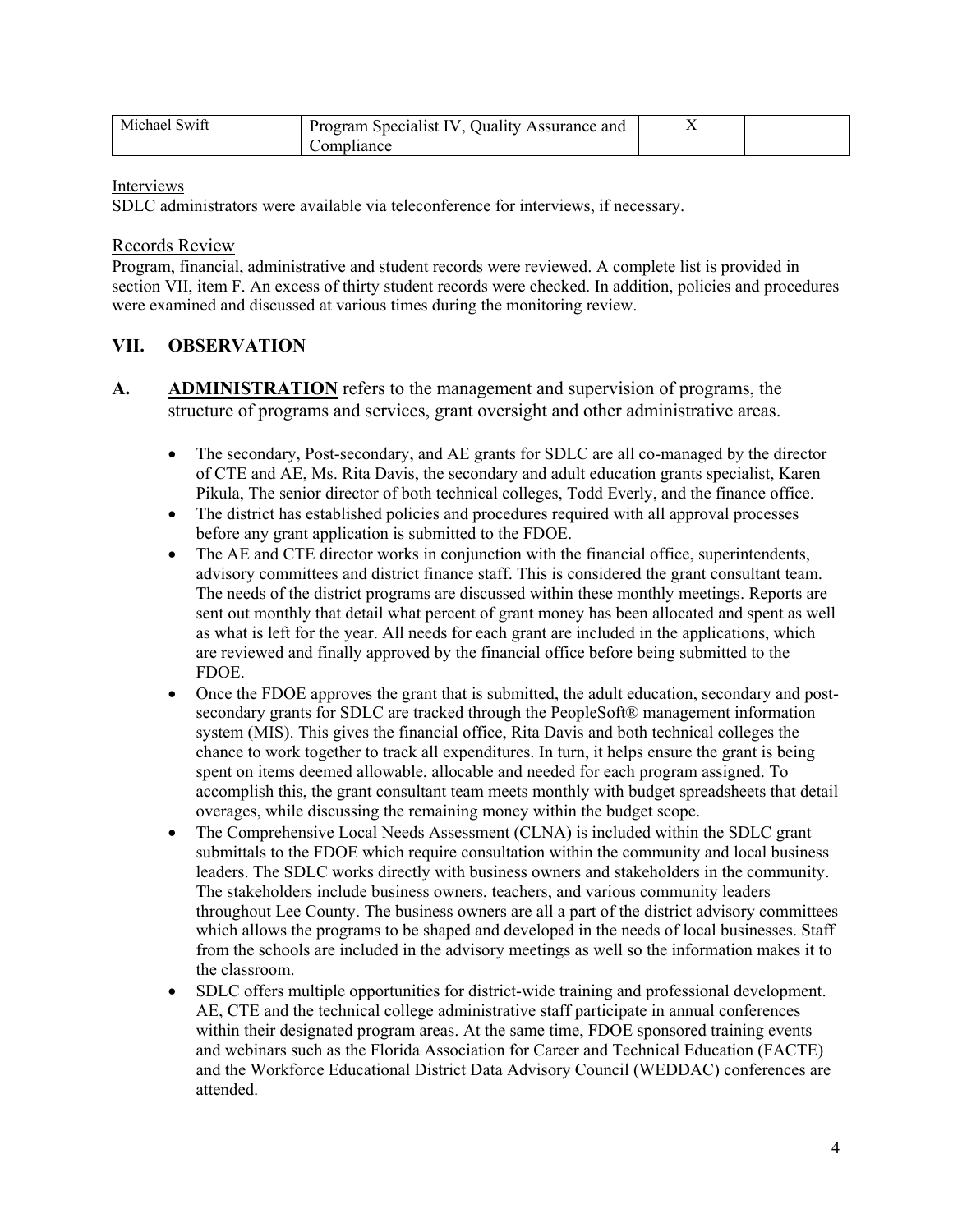- **B. DATA AND ASSESSMENT** refers to all the data and assessment system components, including test administration, test security, data collection, entry, reporting, and procedures. The use of data in program decision-making is also explored and commented on.
	- SDLC utilizes the FOCUS® system for the student information system (SIS) and MIS.
	- participate in FDOE training annually and upon initial hiring. • Training is provided for staff for the National Reporting System requirements (AE only), data collection procedures, data entry and all other areas of the MIS. Administrative staff also
	- Data elements necessary for their local MIS were included in the MIS system and verified via screenshots during the VDMR.
	- Digital registration forms include the student "release of information" clauses required by the Family Educational Rights and Privacy Act (FERPA). The district and technical college submitted registration screenshots as evidence that shows the included statement.
	- English for speakers of other languages (ESOL) testing is computer-based. A report is then pulled from TopsPro® by SDLC personnel, which is uploaded into the student's folder in FOUCS®, showing what score was attained and the date the test was taken.
	- Test of Adult Basic Education (TABE) and Comprehensive Adult Student Assessment System (CASAS) testing is conducted electronically. The test proctors are certified by TABE, CASAS, and the FDOE. Once the student completes the test, the data specialist manually enters the student's test score into the FOCUS® system. The student data director then double-checks the entered data before submitting information to the FDOE.
	- instructional hours were significantly underreported by the agency SDLC is currently on a Corrective Action Plan (CAP) with FDOE's DCAE Bureau of Budget, Accountability and Assessment, Office of Research and Evaluation. The CAP is due to incorrect data submission during the 2019-20 reporting year. Adult general education
- **C. CURRICULUM AND INSTRUCTION** refers to those elements that contribute to student learning and skill acquisition.
	- CTE students have the opportunity to participate in multiple Career and Technical Student Organizations (CTSO), internships and other work-based learning.
	- No reasonable services and accommodations are denied to those students who self-declared a disability. They refer to disabled students as exceptional and have a comprehensive policy and procedure to identify and cater to needs based on disability. Once the student selfidentifies during registration, the school keeps forms on file from the students' professional caregiver stating the disability and required attention or accommodations.
	- AE instructors are trained to incorporate CTE skills and related content into daily classroom instruction. This is evidenced by the Teacher externships programs, as well as the annual training required.
	- The district has a memorandum of understanding (MOU) with CareerSource Southwest Florida to provide career services and training for students.
	- SDLC has a dual enrollment articulation agreement with Cape Coral and Ft. Myers Technical Colleges. The Dual Enrollment Articulation Agreement was submitted as evidence for the college that breaks down requirements for students to participate.
	- English for Speakers of Other Languages, or ESOL, is provided for students who are learning English to help in the workplace. All instructors administering tests for ESOL are certified as required by FDOE and the testing companies.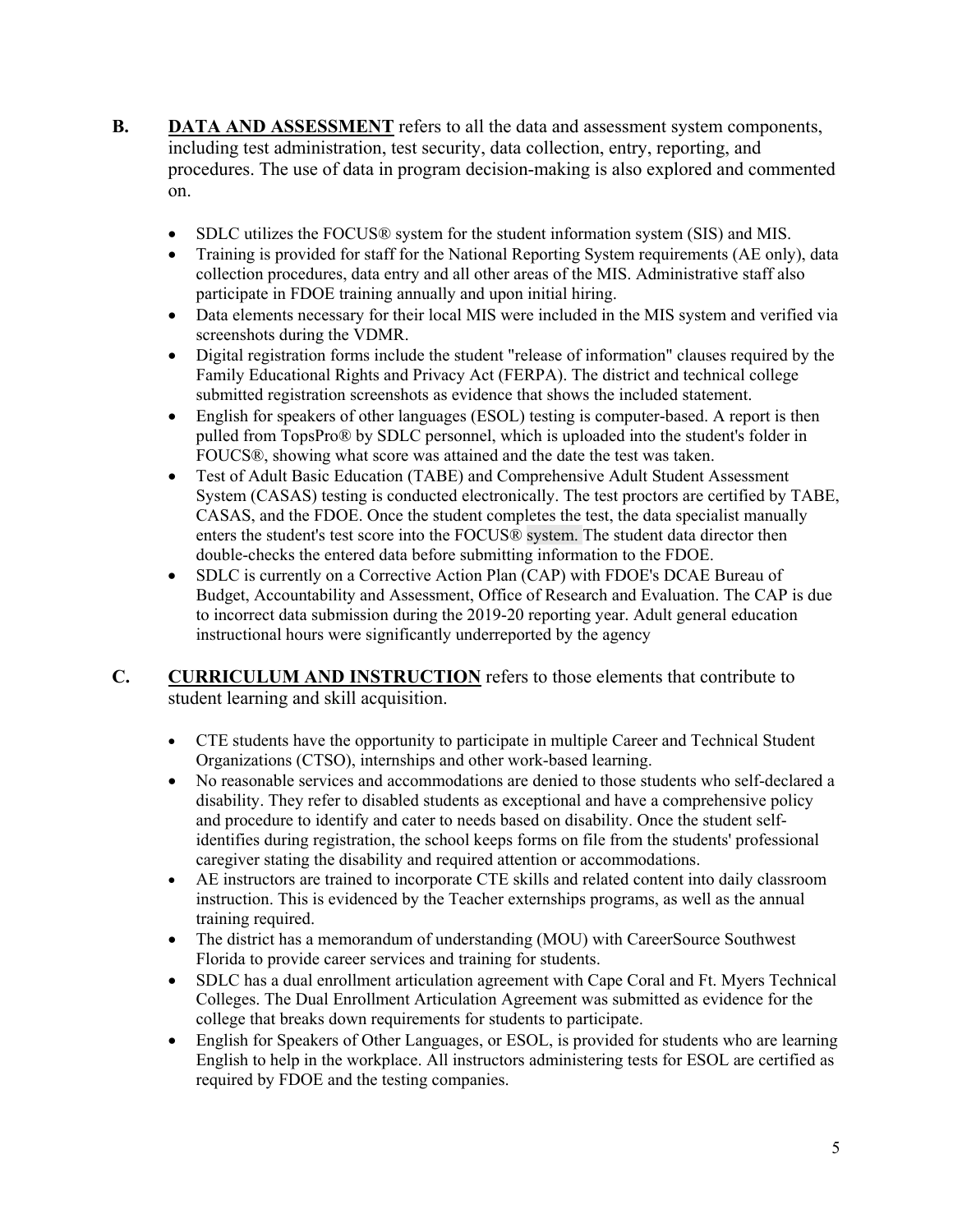- **D. TECHNOLOGY AND EQUIPMENT** refers to a review of the technology and equipment used by students and instructors in the classroom; addresses access, availability, innovation, use and condition.
	- management system. The inventory management system was verified during the VDMR. All inventory criteria set forth by EDGAR and the UGG are included within the inventory
	- Photographic evidence of inventory was reviewed as part of the VDMR process.
	- The district has a technology plan that includes policies on new equipment requests, equipment safety/storage and disposal of old inventory.
	- There have been no reports of stolen or lost equipment over the previous three fiscal years.
- **E. ACCESS AND EQUITY** refers to compliance with federal non-discrimination laws' requirements relating to recruitment, enrollment, participation, and completion of programs.
	- The Office of Equal Educational Opportunity (OEEO) for school districts is responsible for monitoring and overseeing civil rights compliance obligations. Should you have any questions or concerns, please contact the OEEO at 850-245-0511.
- **F.** RECORDS REVIEW refers to reviewing the records and documents that evidence compliance with federal and state rules and regulations. In addition, a sampling of financial and programmatic records is reviewed. Included in the review were the following:
	- Size, scope and quality review
	- CLNA
	- MIS data quality checklists
	- District policies and procedures for finance and procurement
	- District technology plan
	- Student and employee handbooks
	- Inventory records
	- Procurement records
	- Memorandums of Understanding (MOUs) and articulation agreements
	- Advisory committee records agendas, sign-in sheets, etc.
	- materials, etc. District professional development and training records – agendas, sign-in sheets, training
	- AE and CTE student data review
- **G. FINANCIAL** refers to aspects of the federal fiscal requirements that providers must meet when expending federal funds, including financial management, procurement, inventory management and allowable costs.
	- SDLC has multiple financial policies and procedures to follow that ensure the efficient management of Secondary, Post-Secondary, and AE grant funds. The grants are filtered through various levels of leadership. The process begins at the requestor's level and flows in the following chain of command: first, a request for the purchase of an item is made and input into the MIS. Next, the request is directed to the director of CTE or AE for approval. Once approved, the finance office looks over the validation request as well as if the Funds are available for purchase within its designated object code. If money is available and the school is approved for the purchase, the Chief Financial Officer (CFO) will be the final approver in the chain.
	- SDLC uses the PeopleSoft® MIS data system to track all expenditures driven through budgets throughout the fiscal year. Spreadsheets are utilized to track the progression of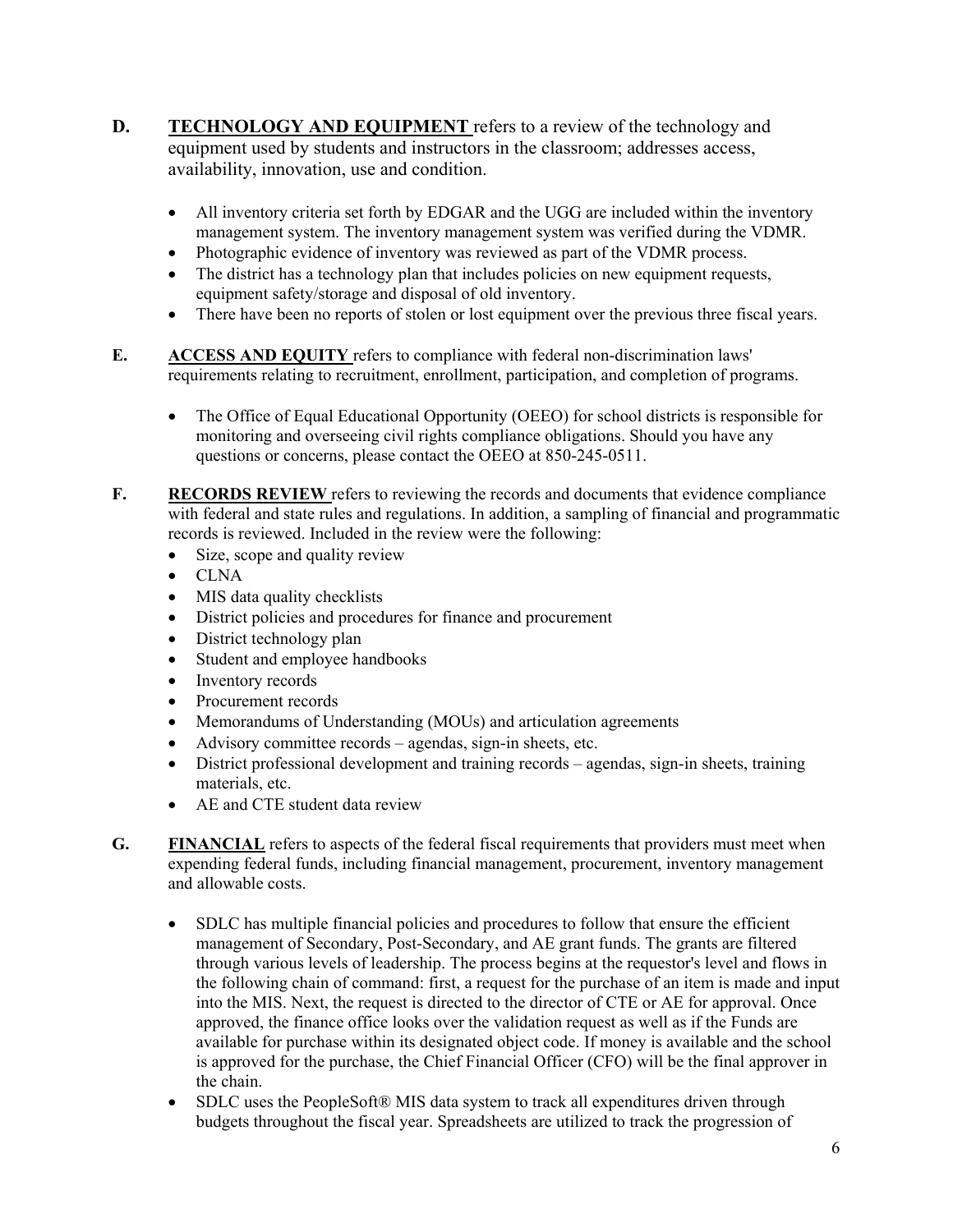spending under each category to ensure spending is on track for end-of-year finalization on final expenditure reports (DOE 399/499s) to be submitted to the FDOE.

- SDLC utilizes purchasing cards. Supervisors are the cardholders, and cards are used for specific purposes which include but are not limited to:
	- Hotel Reservations
	- Holding place for training and conferences for faculty
	- Online purchase through Amazon or related affiliates.
- **H. COLLABORATION** refers to the collaborative agreements, partnerships or memoranda of understanding (MOU) that are in place to benefit an agency's programs and students.
	- SDLC has multiple collaborations for articulation and MOUs within the local community. They often offer additional educational and job experiences to students within the district. The current partners are:
		- MOU: CareerSource Southwest Florida
		- Articulation: Cape Coral Technical College (CCTC), Ft. Myers Technical College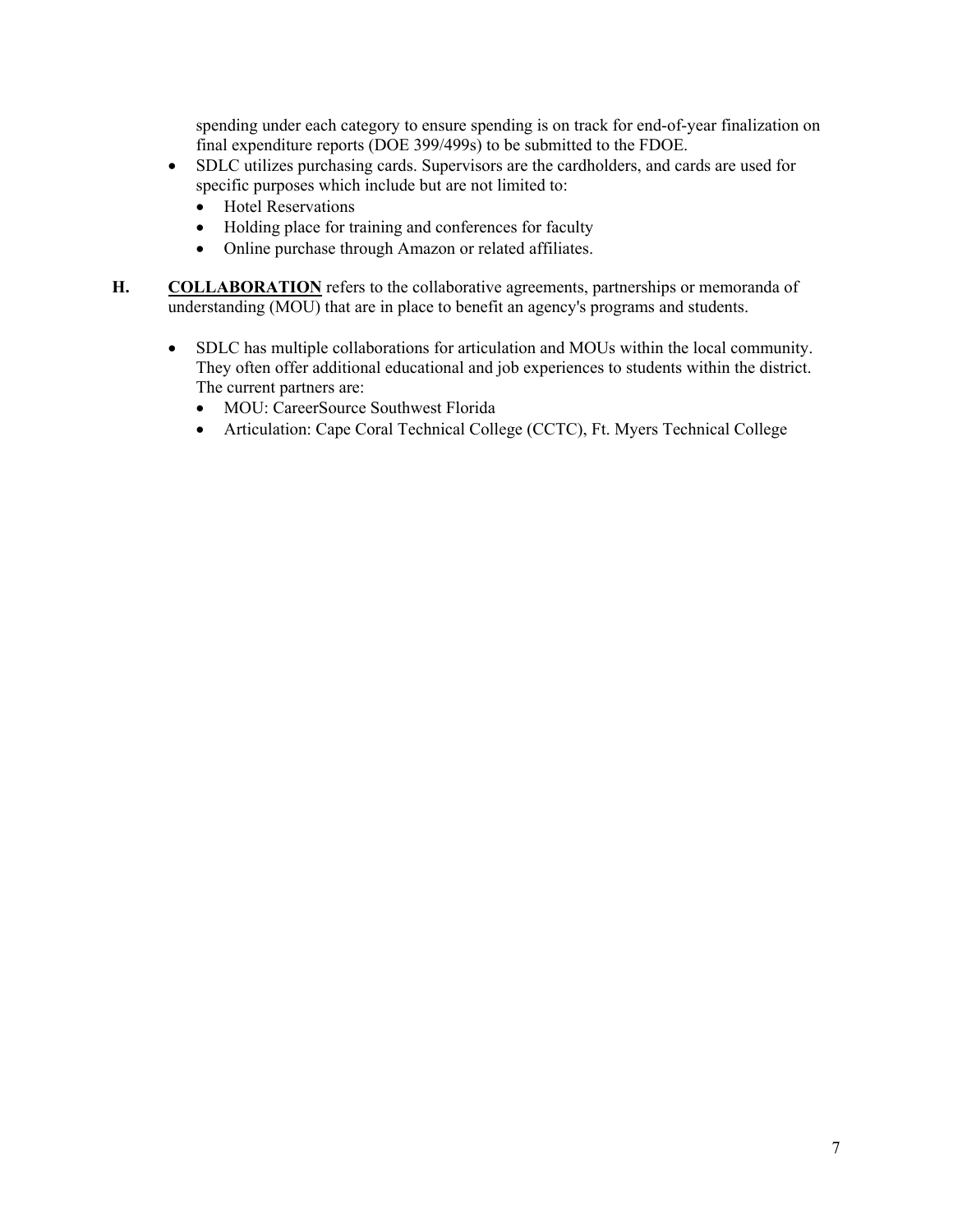# **VIII. RESULTS**

| <b>Finding Number</b>  | 1                                                                                                                                                                                                                                                                                                                                                                                                                                                                                                                                                                                                                                                                                                                                                                                                                                                                                                                                                                                                                                                                                                                                                                                                                                                          |  |  |  |
|------------------------|------------------------------------------------------------------------------------------------------------------------------------------------------------------------------------------------------------------------------------------------------------------------------------------------------------------------------------------------------------------------------------------------------------------------------------------------------------------------------------------------------------------------------------------------------------------------------------------------------------------------------------------------------------------------------------------------------------------------------------------------------------------------------------------------------------------------------------------------------------------------------------------------------------------------------------------------------------------------------------------------------------------------------------------------------------------------------------------------------------------------------------------------------------------------------------------------------------------------------------------------------------|--|--|--|
| Area                   | Financial                                                                                                                                                                                                                                                                                                                                                                                                                                                                                                                                                                                                                                                                                                                                                                                                                                                                                                                                                                                                                                                                                                                                                                                                                                                  |  |  |  |
| <b>Finding Summary</b> | A grant budget analysis (GBA) was conducted for SDLC for all grants<br>from 2018-2021. There were multiple errors, including overspending,<br>money approved but not spent, and new object codes added to the final<br>expenditure 399 reports. The object codes found were spread across<br>multiple years and did not match after amendments were submitted.                                                                                                                                                                                                                                                                                                                                                                                                                                                                                                                                                                                                                                                                                                                                                                                                                                                                                             |  |  |  |
| <b>Finding Detail</b>  | The following object codes were identified:<br>Fiscal Year (FY) 2018-19<br>Secondary:<br>Object codes 642 (\$78,766); 648<br>(\$93,576.80); 649 (\$91,724.22) and 792<br>$(34,282.21)$ were all overspent with no<br>budget amendments submitted.<br>Post-secondary:<br>Object codes 369 (\$8,750); 341<br>$\bullet$<br>(\$14,206.81); 644 (\$14,642.87) and 732<br>$($3,008.00)$ were all overspent with no<br>budget amendments submitted.<br>Adult<br>Object Codes 100 (\$151,555.32); 144<br>$\bullet$<br>(\$61,775.52) and 166 (\$28,685.07) were all<br>overspent with no budget amendments<br>submitted.<br>Object Codes 330; 360; 519; 642; 731 and<br>732 were previously approved on the<br>original grant but funds moved to other<br>object codes for final expenditures in other<br>object codes without amendments submitted.<br>FY 2019-20<br>Secondary:<br>Object codes 369 (\$14,475.15); 520<br>(\$25,400.47); 529 (\$11,161.49) and 642<br>$(120, 433.33)$ were all overspent with no<br>budget amendments submitted.<br>Object Codes 390; 450; 460; 649; 731; 750<br>and 792 all had expenditures but no approval<br>on the original grant and no amendments for<br>final expenditures.<br>Object codes 120; 330; 730 and 791 were all |  |  |  |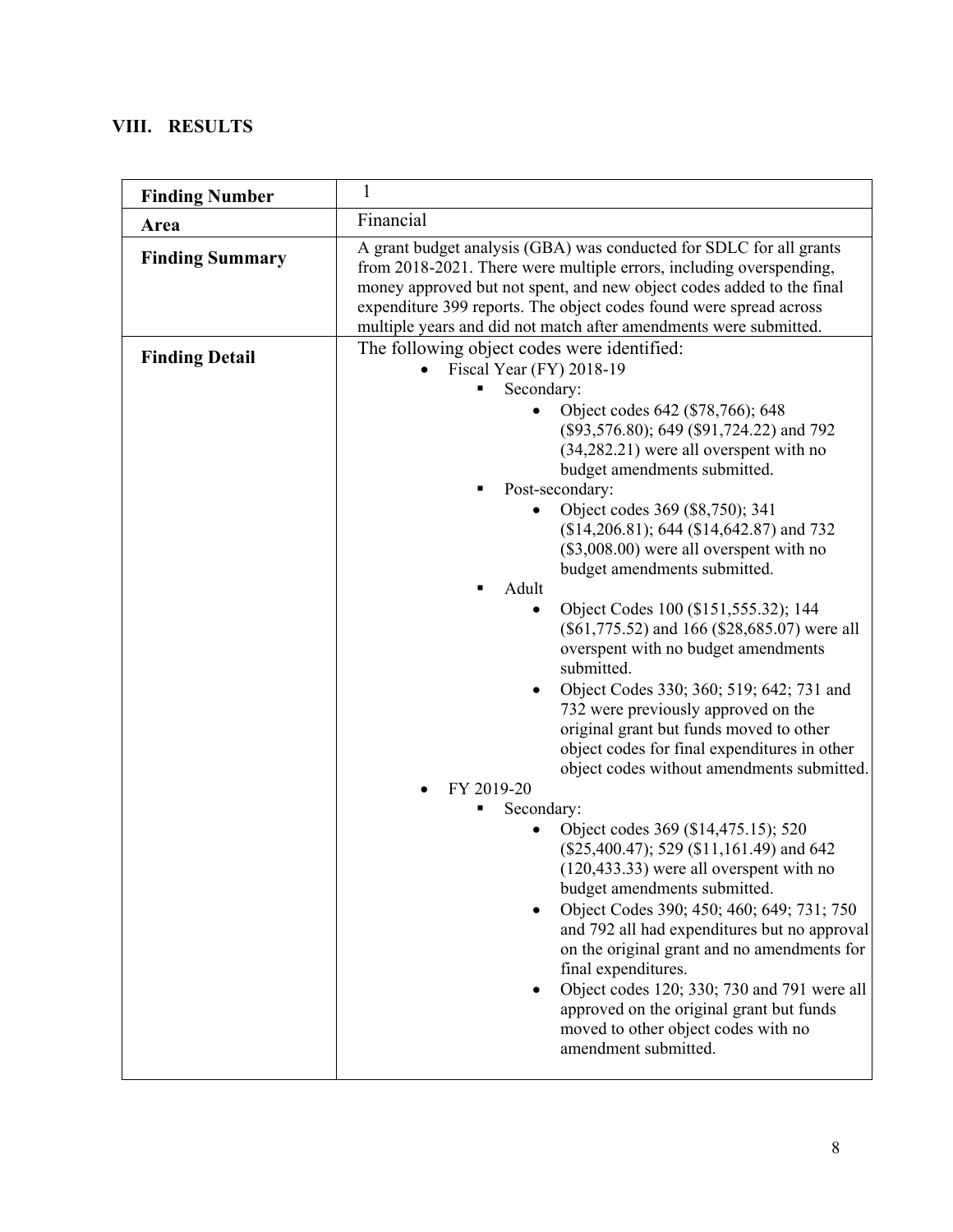| <b>Citation</b>                                                | Violation of the Project Application and Amendment Procedures for<br>Federal and State Programs (Green Book), Section B "Project<br>Amendments." |                 |  |  |
|----------------------------------------------------------------|--------------------------------------------------------------------------------------------------------------------------------------------------|-----------------|--|--|
| Recommended/<br><b>Anticipated Corrective</b><br><b>Action</b> | The Executive Director has provided a memo of attestation stating<br>the district accepts the finding.                                           |                 |  |  |
| Anticipated<br>completion date:                                | 12/08/2021                                                                                                                                       |                 |  |  |
| Name(s) and Title(s)<br>responsible for<br>corrective action:  | Ms. Rita Davis<br>Executive Director of Adult Education and Career and Technical<br>Education.                                                   |                 |  |  |
| Plan accepted by:                                              | <b>Orion Price</b>                                                                                                                               | Date: 12/8/2021 |  |  |
| Status of Action Plan (to be completed by FDOE staff)          |                                                                                                                                                  |                 |  |  |
| <b>Status of CAP: Closed</b>                                   |                                                                                                                                                  | Date:12/08/2021 |  |  |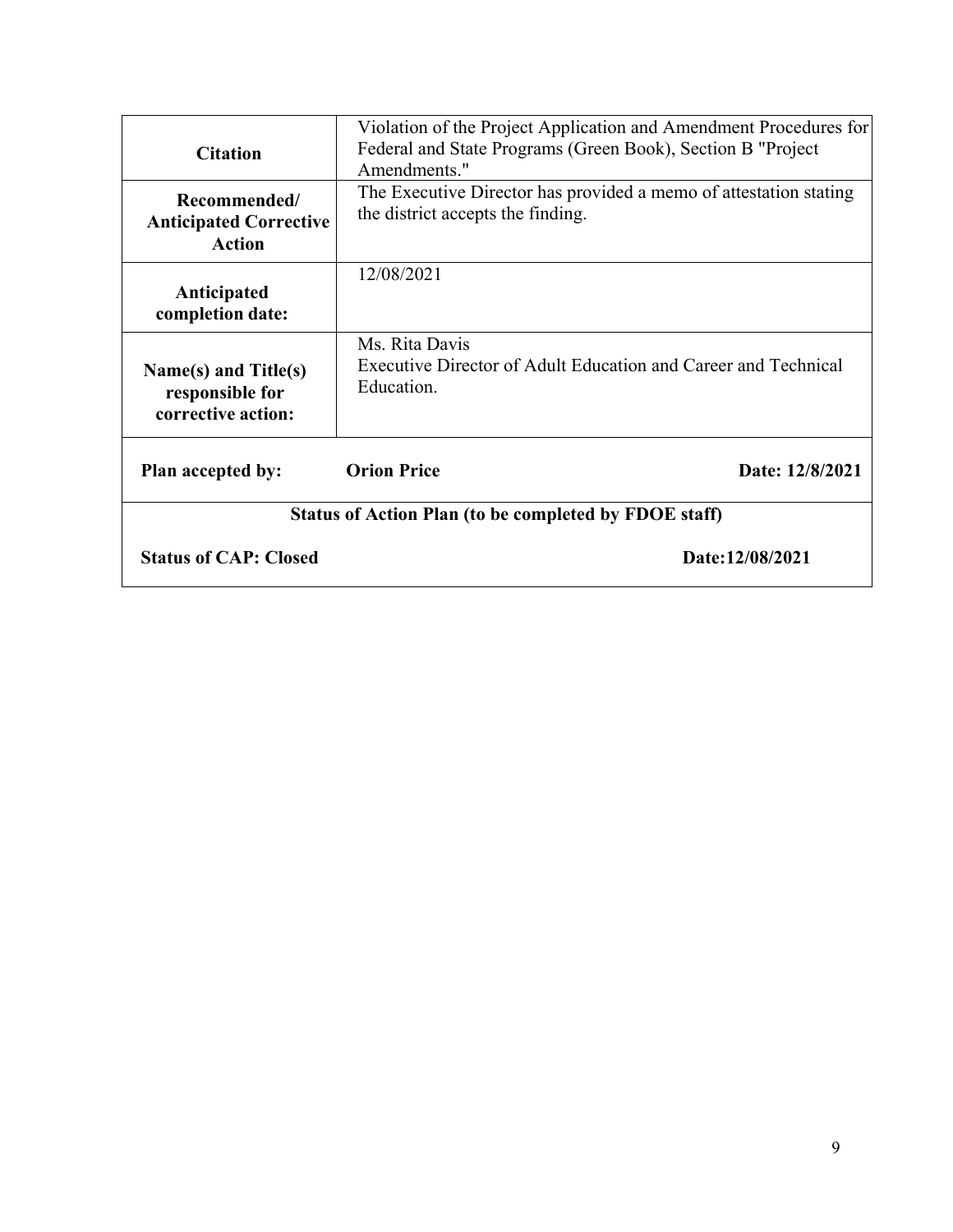# **IX. SUMMARY**

Once the monitoring review is completed, including receipt of the additional requested information when applicable, a preliminary report is forwarded to the provider for review. Comments are accepted and will be considered at the discretion of the FDOE monitoring team lead. Once the final report is approved, it will be forwarded to the agency head with a copy sent to the provider designated contact person. The final report will be posted on the department's website at the following address: http://fldoe.org/academics/career-adult-edu/compliance.

Finally, the division issues a closure letter to the agency head and designated contact person. This letter indicates that all outstanding corrective action plan items have been completed, when applicable, and that no further action is required. This letter will officially end your monitoring process.

The monitoring team extends its appreciation to all participants in the SDLC monitoring review on behalf of the department. Special thanks are offered to Rita Davis for her participation and leadership during this process.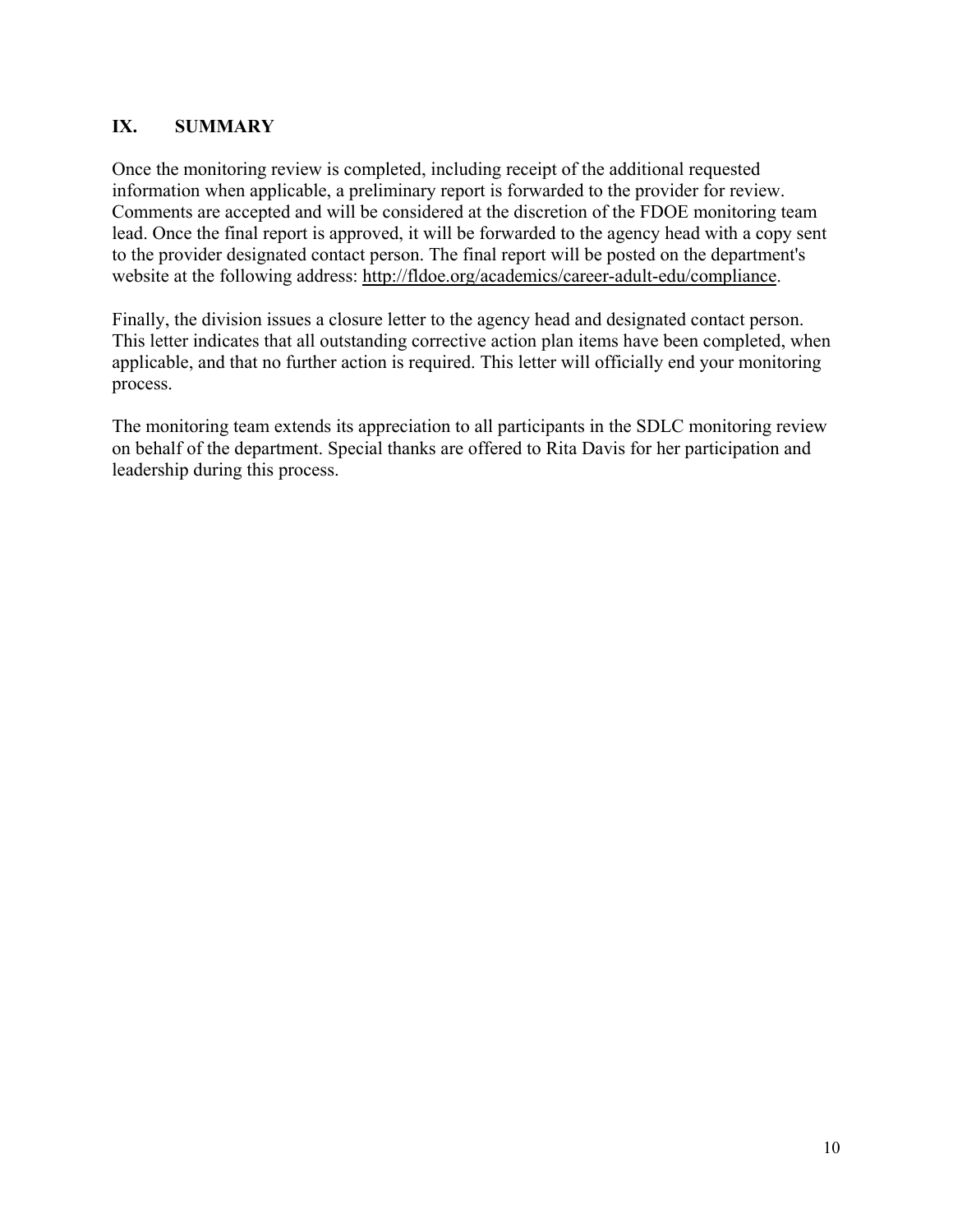## **APPENDIX A**

 Risk Matrix The School District of Lee County Adult Education

# **Risk Scores Matrix for Districts Receiving Adult Education (AE) Grants**

Agency Name: The School District of Lee County Program Type: **AE**  Monitoring Year: **2021-2022** 

| Metric                                                                  | <b>Scaling</b>                     | Point<br>Value                 | <b>Points</b><br><b>Assigned</b> | Weight         | <b>Total Metric</b><br><b>Points</b> |
|-------------------------------------------------------------------------|------------------------------------|--------------------------------|----------------------------------|----------------|--------------------------------------|
|                                                                         | 7 or More Years                    | 7                              |                                  |                |                                      |
| <b>Number of Years Since Last</b>                                       | $5-6$                              | 5                              | 5                                |                | 50                                   |
| <b>Monitored</b>                                                        | $3-4$                              | $\overline{\mathbf{3}}$        |                                  | X10            |                                      |
|                                                                         | $0 - 2$                            | $\mathbf{1}$                   |                                  |                |                                      |
|                                                                         | <b>Upper Quartile</b>              | $\overline{7}$                 |                                  |                | 56                                   |
| <b>Total Budget for all Adult</b>                                       | <b>Upper Middle</b>                | 5                              |                                  |                |                                      |
| <b>Education Grants Combined</b>                                        | Lower Middle                       | $\overline{\mathbf{3}}$        | 7                                | X8             |                                      |
|                                                                         | Lower Quartile                     | $\mathbf{1}$                   |                                  |                |                                      |
|                                                                         | 4 or More                          | $\tau$                         |                                  |                |                                      |
| <b>Number of Adult Education</b>                                        | 3                                  | $\overline{5}$                 | $\mathbf{3}$                     |                |                                      |
| <b>Grants</b>                                                           | $\overline{2}$                     | $\overline{3}$                 |                                  | X8             | 24                                   |
|                                                                         | $\mathbf{1}$                       | $\mathbf{1}$                   |                                  |                |                                      |
| <b>Change in Management</b><br><b>Information Systems (MIS)</b>         | Yes                                | 7                              | $\bf{0}$                         |                | $\bf{0}$                             |
| from Previous Fiscal Year                                               | No                                 | $\boldsymbol{0}$               |                                  | <u>X6</u>      |                                      |
| <b>Agency AE Program Director</b><br><b>Change from Previous Fiscal</b> | Yes                                | 7                              | $\boldsymbol{0}$                 | <u>X6</u>      | $\bf{0}$                             |
| Year                                                                    | N <sub>o</sub>                     | $\mathbf{0}$                   |                                  |                |                                      |
|                                                                         | <b>Upper Quartile</b>              | 7                              |                                  |                | 28                                   |
| <b>Unexpended Funds from all</b>                                        | <b>Upper Middle</b>                | $\overline{5}$                 | $\overline{7}$                   | $X_4$          |                                      |
| <b>Adult Education Grants</b>                                           | Lower Middle                       | 3                              |                                  |                |                                      |
| <b>Combined</b>                                                         | Lower Quartile                     | 1                              |                                  |                |                                      |
|                                                                         | $\theta$                           | $\mathbf{0}$                   |                                  |                |                                      |
|                                                                         | <b>Upper Quartile</b>              | $\overline{7}$                 | 1                                | X <sub>4</sub> |                                      |
| Number of Findings from the                                             | <b>Upper Middle</b>                | 5                              |                                  |                |                                      |
| <b>Office of the Auditor General</b>                                    | Lower Middle                       | 3                              |                                  |                | $\overline{\mathbf{4}}$              |
|                                                                         | Lower Quartile                     | $\mathbf{1}$                   |                                  |                |                                      |
|                                                                         | $\theta$                           | $\mathbf{0}$                   |                                  |                |                                      |
|                                                                         | <b>Target Not Met</b>              |                                |                                  |                |                                      |
|                                                                         | on 3 of 3                          | 5                              |                                  |                |                                      |
|                                                                         | Indicators                         |                                |                                  |                |                                      |
|                                                                         | <b>Target Not Met</b>              |                                |                                  |                |                                      |
| <b>Adult Education Program</b>                                          | on $2$ of $3$                      | $\mathfrak{Z}$<br>$\mathbf{3}$ | X6                               | 18             |                                      |
| <b>Improvement Plan (AEPIP)</b>                                         | Indicators                         |                                |                                  |                |                                      |
|                                                                         | <b>Target Not Met</b><br>on 1 of 3 |                                |                                  |                |                                      |
|                                                                         | Indicators                         | $\mathbf{1}$                   |                                  |                |                                      |
|                                                                         | All targets met                    | $\boldsymbol{0}$               |                                  |                |                                      |
|                                                                         |                                    |                                | <b>Agency Risk Score</b>         |                | 180                                  |

Data sources used for calculations: Before July 1, 2020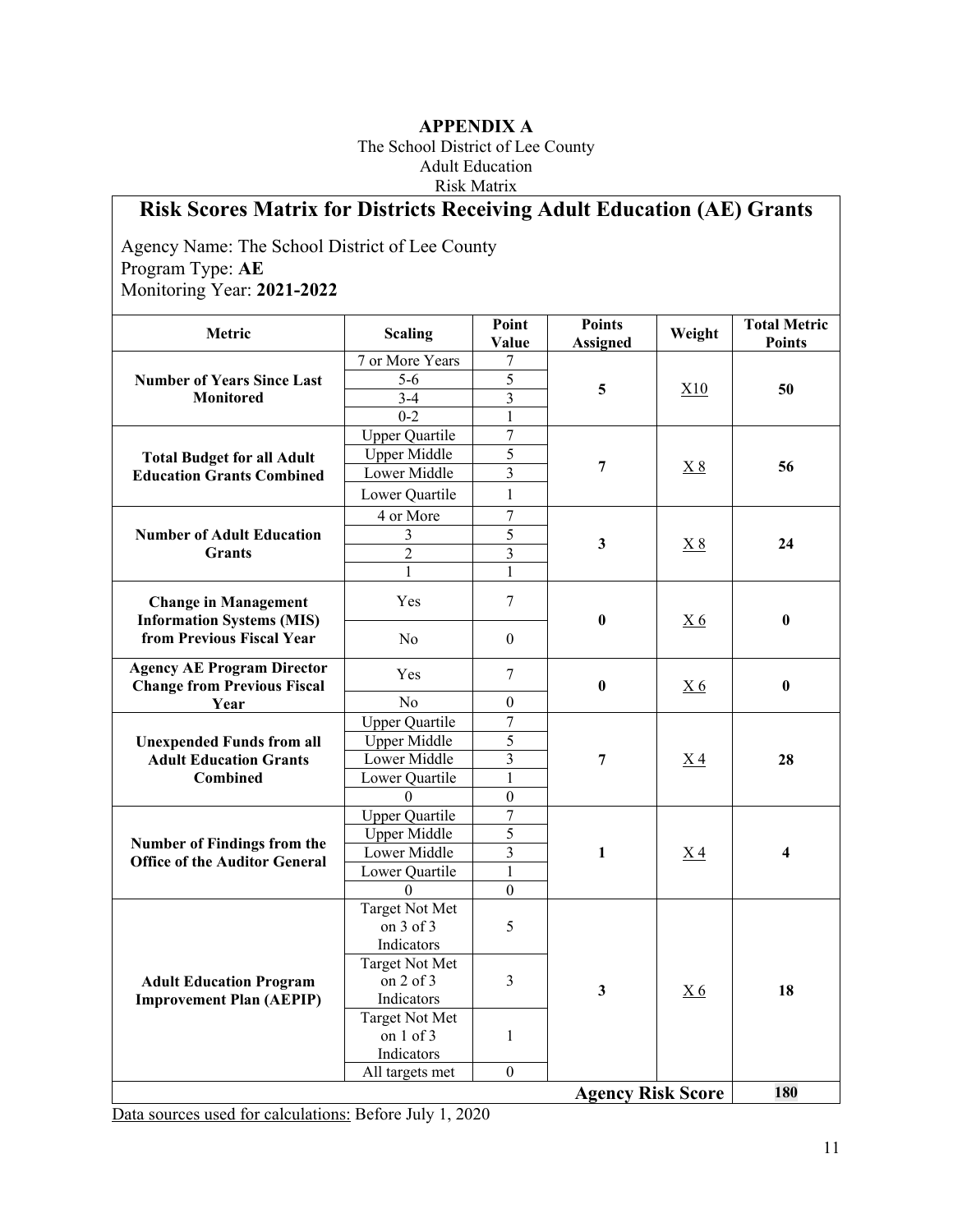#### The School District of Lee County Career and Technical Education Risk Matrix

# **Risk Scores Matrix for Districts Receiving Career and Technical Education (CTE) Carl D. Perkins Grants**

Agency Name: The School District of Lee County Program Type: **CTE** Monitoring Year: **2021‐2022**

| <b>Metric</b>                                                            | <b>Scaling</b>                   | Point<br>Value | <b>Points</b><br><b>Assigned</b> | Weight           | <b>Total Metric</b><br><b>Points</b> |
|--------------------------------------------------------------------------|----------------------------------|----------------|----------------------------------|------------------|--------------------------------------|
|                                                                          | 7 or More Years                  | $\overline{7}$ |                                  |                  |                                      |
| <b>Number of Years Since Last</b>                                        | $5-6$                            | 5              |                                  |                  |                                      |
| <b>Monitored</b>                                                         | $3 - 4$                          | 3              | 5                                | X <sub>10</sub>  | 50                                   |
|                                                                          | $0 - 2$                          | $\mathbf{1}$   |                                  |                  |                                      |
|                                                                          | <b>Upper Quartile</b>            | $\overline{7}$ |                                  |                  |                                      |
| <b>Total Budget for all Perkins</b>                                      | <b>Upper Middle</b>              | 5              |                                  |                  |                                      |
| <b>Grants Combined</b>                                                   | Lower Middle                     | 3              | $\overline{\mathbf{z}}$          | X8               | 56                                   |
|                                                                          | Lower Quartile                   | $\mathbf{1}$   |                                  |                  |                                      |
|                                                                          | 4 or More                        | $\overline{7}$ |                                  |                  |                                      |
|                                                                          | 3                                | 5              |                                  |                  |                                      |
| <b>Number of Perkins Grants</b>                                          | $\overline{2}$                   | 3              | 3                                | <u>X 8</u>       | 24                                   |
|                                                                          | $\mathbf{1}$                     | 1              |                                  |                  |                                      |
| <b>Change in Management</b><br><b>Information Systems (MIS)</b>          | Yes                              | $\overline{7}$ | $\mathbf 0$                      | X6               | $\mathbf 0$                          |
| from Previous Fiscal Year                                                | No                               | 0              |                                  |                  |                                      |
| <b>Agency CTE Program Director</b><br><b>Change from Previous Fiscal</b> | Yes                              | $\overline{7}$ | $\mathbf 0$                      | $X_6$            | $\mathbf 0$                          |
| Year                                                                     | No.                              | 0              |                                  |                  |                                      |
|                                                                          | <b>Upper Quartile</b>            | $\overline{7}$ | $\overline{\mathbf{z}}$          | $\underline{X4}$ |                                      |
| <b>Unexpended Funds from all</b>                                         | <b>Upper Middle</b>              | 5              |                                  |                  |                                      |
| <b>Perkins Grants Combined</b>                                           | Lower Middle                     | 3              |                                  |                  | 28                                   |
|                                                                          | Lower Quartile                   | 1              |                                  |                  |                                      |
|                                                                          | <sup>0</sup>                     | 0              |                                  |                  |                                      |
|                                                                          | <b>Upper Quartile</b>            | $\overline{7}$ | $\mathbf{1}$                     | X <sub>4</sub>   |                                      |
| Number of Findings from the                                              | <b>Upper Middle</b>              | 5              |                                  |                  |                                      |
| <b>Office of the Auditor General</b>                                     | Lower Middle                     | 3              |                                  |                  | 4                                    |
|                                                                          | Lower Quartile                   | $\mathbf{1}$   |                                  |                  |                                      |
|                                                                          | 0                                | 0              |                                  |                  |                                      |
|                                                                          | 162<br><b>AGENCY RISK SCORE:</b> |                |                                  |                  |                                      |

Data sources used for calculations: Before July 1, 2020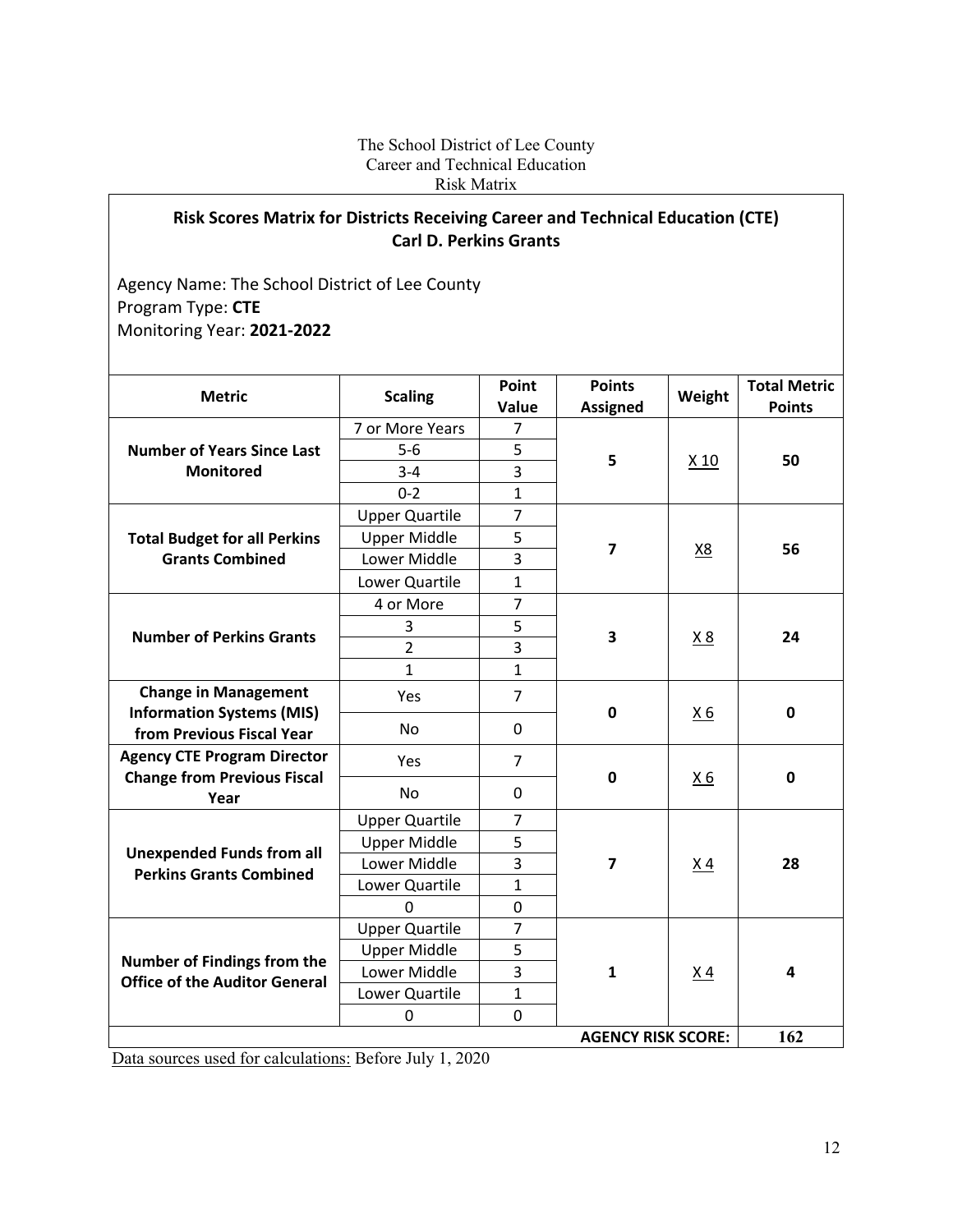#### **Attachment 1**



# **PERSONAL | PASSIONATE | PROGRESSIVE**

# THE SCHOOL DISTRICT OF LEE COUNTY

# **CTE & Adult Education VDMR, Fall 2021**  *District Highlights*

#### **Adult Education**

- Completely online registration for GED preparation and English literacy classes for 10 physical locations and 1 online site
- Integrated Education & Training program with Adult Ed, technical colleges and Lee Health
- Pathways to Career Opportunities Grant recipient for IT apprenticeship program
- Agency partner with HUD, Abuse Counseling & Treatment Center, and OurMother's Home to improve community outcomes

#### **Career & Technical Education (Grades 5-12)**

- Published article in local newspaper, July 2021 (https://www.yumpu.com/en/document/read/65747686/east-lee-county-news-july-2021/2)
- 4,695 industry certifications and digital tools certificates earned in FY21
- 48.84% of graduating seniors in 2020 earned at least one industry certification
- 33,732 CTE course enrollments (as of 9/23/21)
- FY22 EXCEL (EXcellent Career Exploration Lab) Bus to visit grade 5 students throughout the district for career exploration experiences
- FY22 implementing Transeo web application that allows businesses to connectwith high school students for work-based learning experiences

#### **Cape Coral Technical College**

- 2021 for the maximum possible timeframe through2026. **Council on Occupational Education Accreditation Reaffirmation** – After an extensive year-long review process and team visit, CCTC's accreditation was reauthorized in September
- **Top Program Ranking**  CCTC's Practical Nursing program is currently ranked #2 out of 91 programs evaluated in Florida for 2021 by PracticalNursing.org.
- **Expanding to Meet Regional Demand**  The School District of Lee County's five- year Capital Improvement Plan currently includes \$14.6 million for planning and construction of an Auto  $\&$  Marine program building (Phase 1) as well as a separate building to house 8 additional skilled trades and professional programs (Phase 2) on CCTC's current property.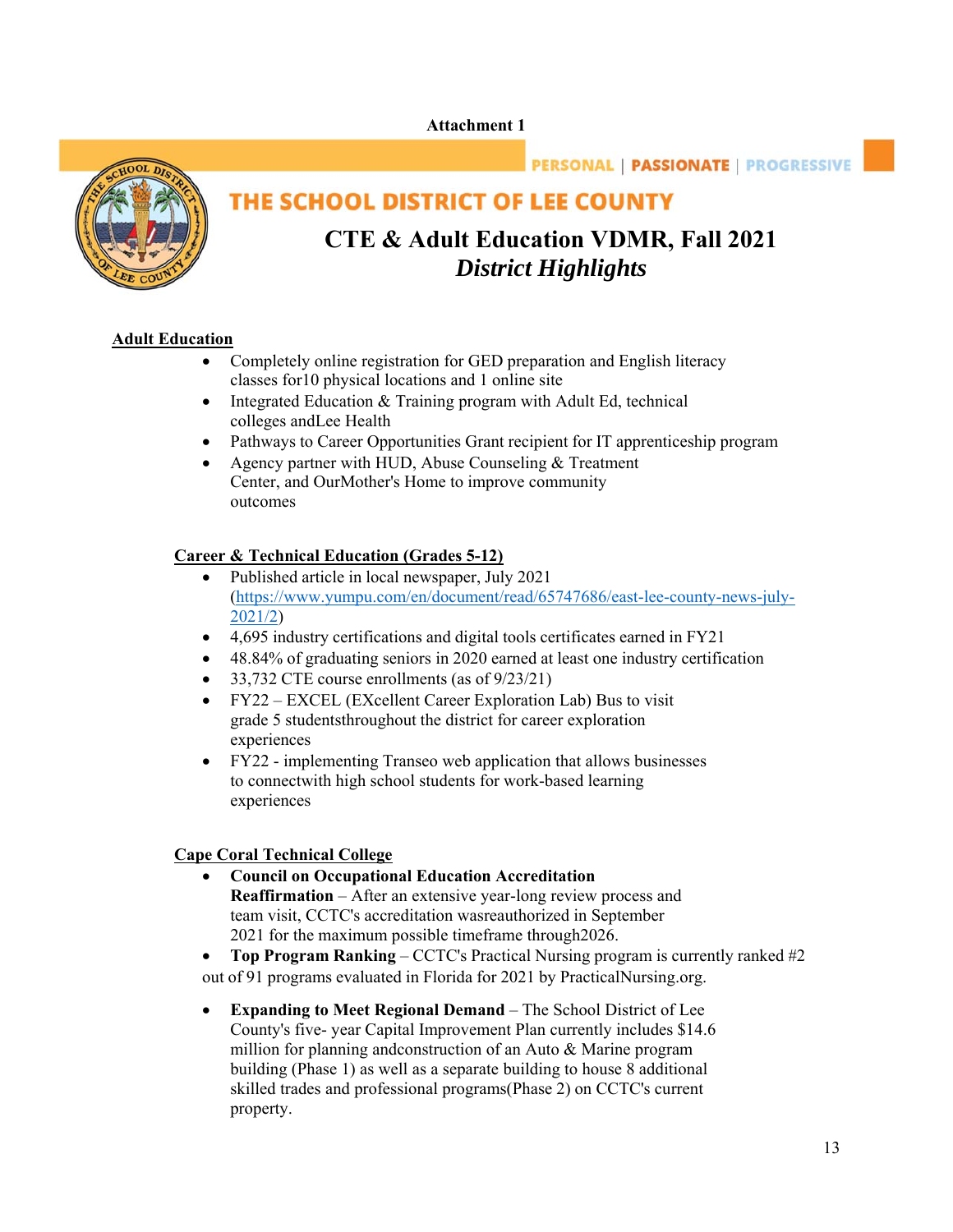- **•** Student Financial Assistance During the Pandemic Nearly all students received significant emergency financial assistance that enabled them to continue their education thanks to the Higher Education Emergency Relief Funds 1, 2, and 3; more than \$600,000 has been distributed to-date.
- **Rapid Credentialing Scholarships**  In 2020 and 2021, approximately 40 CCTC Nursing Assistant students received full scholarships thanks to Florida's Rapid Credentialing grant and matching grant funds.
- **Job Placement and Licensure Rates**  For the 2020 accreditation reporting calendar year, CCTC's job placement rate (in field of study) across all programs was 92% and the licensure exam pass rate (for programs requiring state licensure) was 99%.

#### **Fort Myers Technical College**

- and set to break ground in February of 2022. • Campus Remodel Project – \$10 million remodel is underway
- **New Branding and Core Values**  Adopted by FMTC in August of 2021.
	- o New Tag Line "Real Training Real People Real Work!"
	- o Core Values Accountability, High Expectations, Innovation, Integrity, Professionalism
- **•** Student Financial Assistance During the Pandemic Just under one million dollarshas been distributed to-date to students from the Higher Education Emergency Relief Funds 1, 2, and 3.
- **Job Placement and Licensure Rates**  FMTC's overall job placement rate (in field of study) was 90% and overall licensure exam pass rate was 95% for the 2020 accreditation reporting calendar year.
- Annex Campus Exploration Due to enrollment demands and job growth, FMTC is exploring options with the support of district leadership to expand program offerings through an annex campus within the next five years.

#### **Southwest Florida Public Service Academy**

- sites that are under the authority ofthe academy where training is **Academy Profile** – The Southwest Florida Public Service Academy is comprised of four basic recruit training courses. The academy's main campus sits on 20 acres and has 13 buildings. There are also 7 satellite conducted with our area law enforcement agencies and basic recruit classes throughout Southwest Florida.
	- programs to meet community employer needs. o During a calendar year the Academy conducts (8) Basic law Enforcement and (2) Basic Firefighter & Emergency Medical Technician
- **Program Recertifications** the Public Service Academy was successfully awarded their recertification certificate in 2021 by the Florida Department of Law Enforcement Criminal Justice Standards & Training and received a perfectscore for a Type-A Certificate. Additionally, the Public Service Academy was awarded their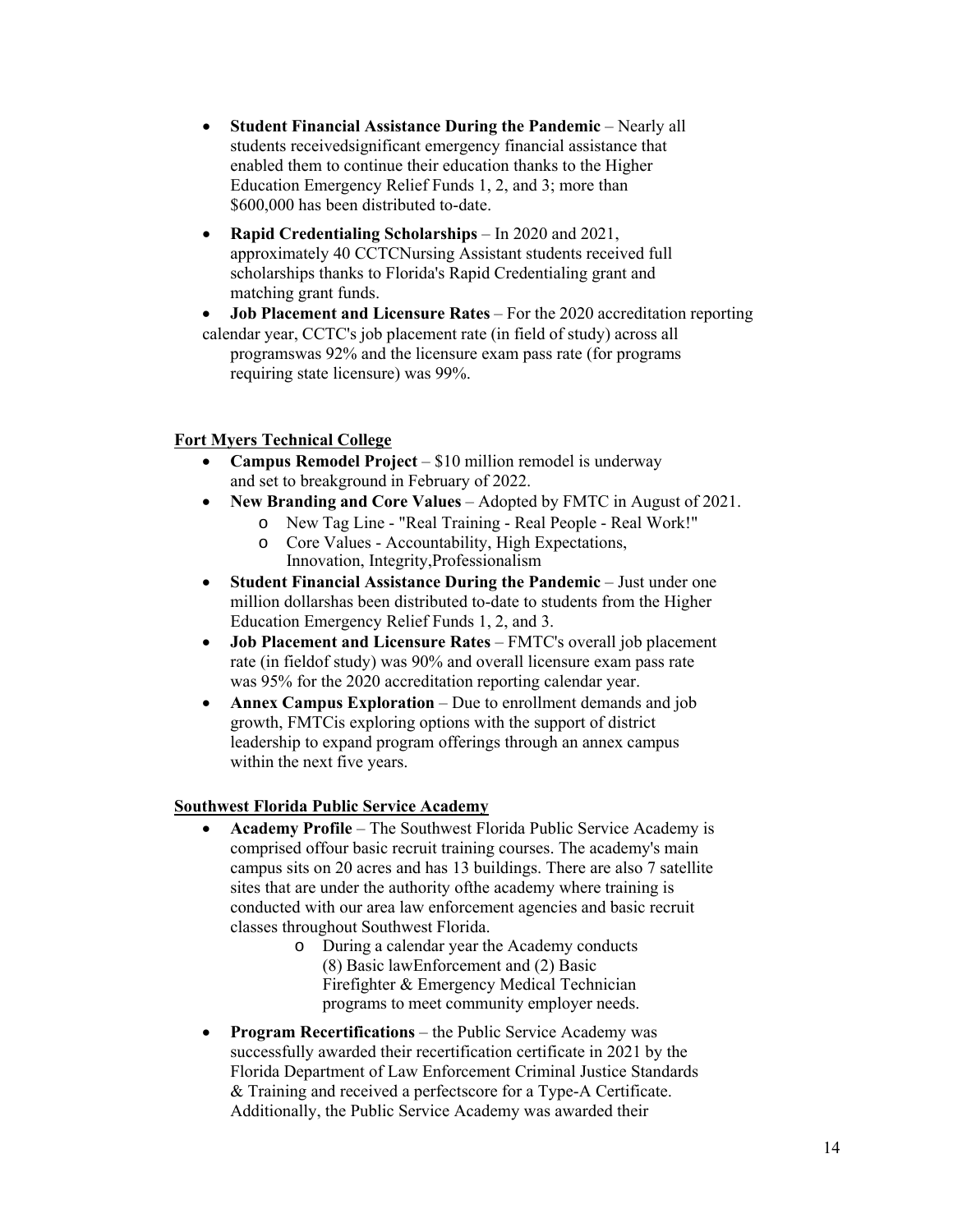recertification certificate by the Division of State Fire Marshall, Bureau of Fire Standards & Training and their recertification certificate by the Florida Department of Health for their Emergency Medical Technician program.

- **Rapid Credentialing Scholarships**  In the 2020-21 school year, approximately 24 firefighter students received full scholarships thanks to Florida's Rapid Credentialing grant.
- **Expansion Opportunities**  The School district of Lee County has committed to moving the Academy to the current Fort Myers Technical College site once anew FMTC annex campus is completed. This would give the Academy the needed space for program growth to meet the employment needs of our community partners.